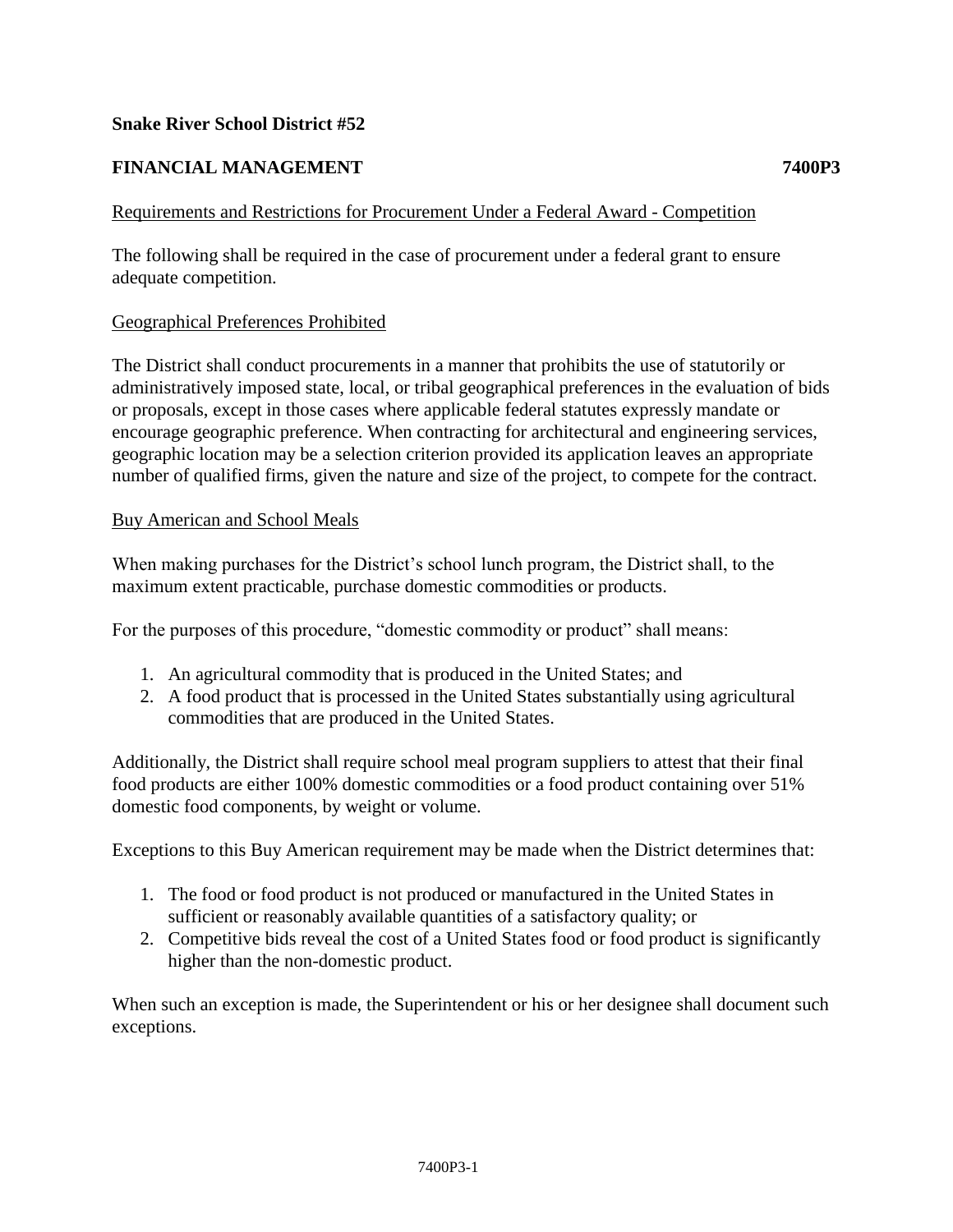# Prequalified Lists

The District shall ensure that all prequalified lists of persons, firms, or products which are used in acquiring goods and services are current and include enough qualified sources to ensure maximum open and free competition. Also, the District shall not preclude potential bidders from qualifying during the solicitation period.

## Solicitation Language

The District shall ensure that all solicitations incorporate a clear and accurate description of the technical requirements for the material, product, or service to be procured. Such description shall not, in competitive procurements, contain features which unduly restrict competition. The description may include a statement of the qualitative nature of the material, product, or service to be procured and, when necessary, shall set forth those minimum essential characteristics and standards to which it must conform if it is to satisfy its intended use. Detailed product specifications should be avoided if at all possible.

When it is impractical or uneconomical to make a clear and accurate description of the technical requirements, a "brand name or equivalent" description may be used as a means to define the performance or other salient requirements of procurement. The specific features of the named brand which must be met by offers shall be clearly stated; and identify all requirements which the offers must fulfill and all other factors to be used in evaluating bids or proposals.

### Contracting with Small and Minority Businesses and Women's Business Enterprises

When soliciting goods and services on projects that will use federal funds, the District shall comply with the following requirements for the purpose of ensuring small business, minorityowned businesses and women's business enterprises are to be used whenever possible:

- 1. Place qualified small and minority businesses and women's business enterprises on its solicitation lists;
- 2. Assure that small and minority businesses, and women's business enterprises are solicited and notified whenever they are potential sources of the needed goods or services;
- 3. Divide the total requirements of a project, when economically feasible, into smaller tasks or quantities to permit maximum participation by small and minority businesses, and women's business enterprises;
- 4. Establish reasonable delivery schedules, where the project requirement permits, which encourage participation by small and minority businesses, and women's business enterprises;